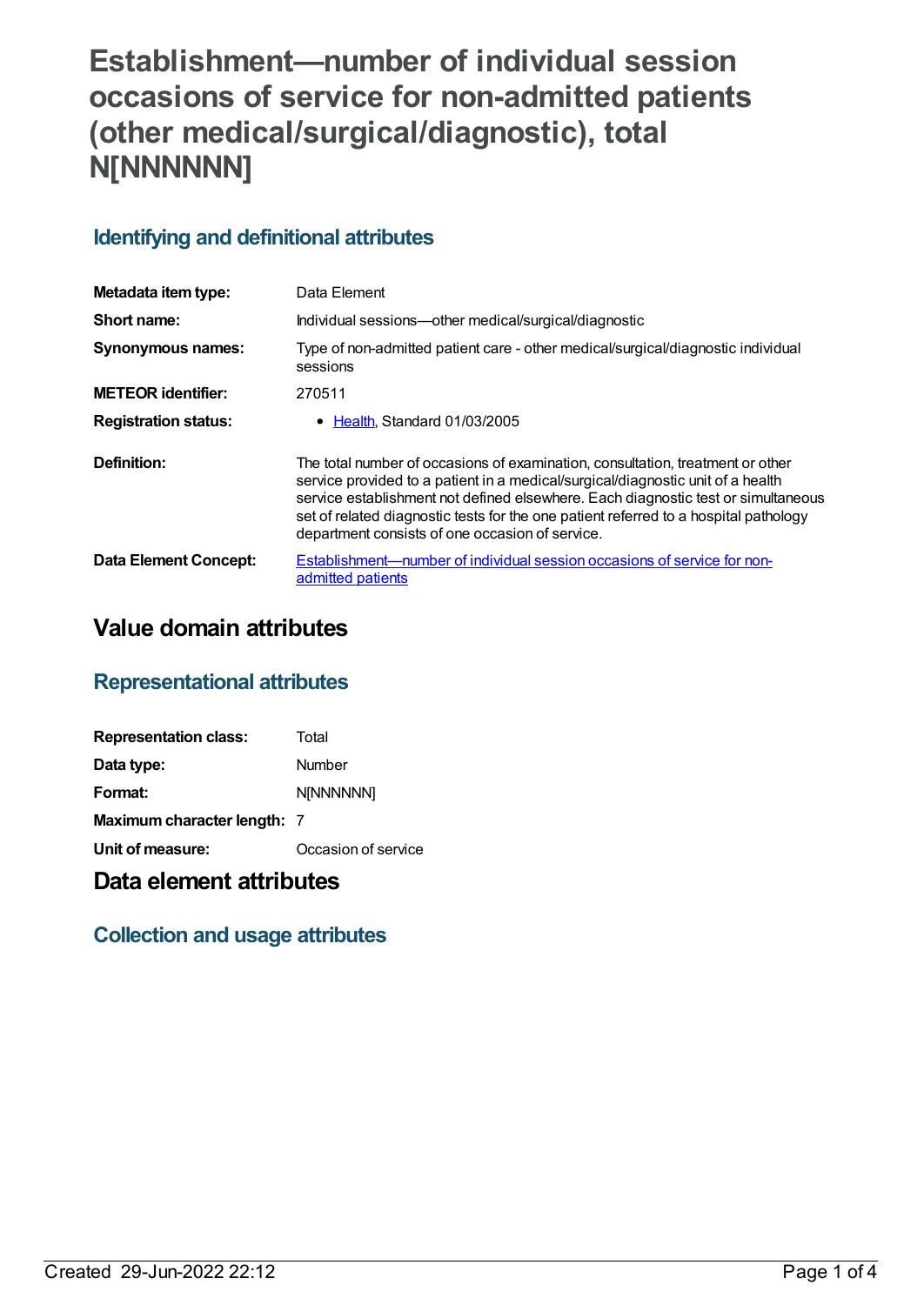| <b>Guide for use:</b>                  | For any occasion of service to a non-admitted patient given at a designated unit<br>primarily responsible for the provision of medical/surgical or diagnostic services<br>which have not already been covered in other data elements.                                                                                                                                                                                                                                                                                                                                                                                                                                                                                                                                                                         |  |
|----------------------------------------|---------------------------------------------------------------------------------------------------------------------------------------------------------------------------------------------------------------------------------------------------------------------------------------------------------------------------------------------------------------------------------------------------------------------------------------------------------------------------------------------------------------------------------------------------------------------------------------------------------------------------------------------------------------------------------------------------------------------------------------------------------------------------------------------------------------|--|
|                                        | Other medical/surgical/diagnostic services include:                                                                                                                                                                                                                                                                                                                                                                                                                                                                                                                                                                                                                                                                                                                                                           |  |
|                                        | • electrocardiogram (ECG)<br>• obstetrics<br>• nuclear medicine<br>• general medicine<br>• general surgery<br>• fertility etc.                                                                                                                                                                                                                                                                                                                                                                                                                                                                                                                                                                                                                                                                                |  |
|                                        | This metadata item identifies types of services provided to non-admitted patients in<br>different institutional ways in different systems. It is not a summary casemix<br>classification.                                                                                                                                                                                                                                                                                                                                                                                                                                                                                                                                                                                                                     |  |
|                                        | A patient who first contacts the hospital and receives non-admitted care, for<br>example through emergency departments, and is subsequently admitted, should<br>have both components of care enumerated separately. Where possible, non-<br>admitted occasions of service that are provided to patients who are subsequently<br>admitted should be identified as a subset of the total occasions of service.                                                                                                                                                                                                                                                                                                                                                                                                  |  |
| <b>Collection methods:</b>             | The list of Type of non-admitted patient care categories was to be developed using<br>typical functional units or cost centres within existing institutions. These would<br>include designated wards or departments and specialised clinics. Although the<br>current statistical/financial returns submitted to the various health authorities by their<br>hospitals do not provide a minimum subset, an effort has been made to define the<br>categories in respect to those areas commonly collected. Many functional units<br>provide services to both admitted patients and non-admitted patients, for example<br>pathology. Only occasions of service for non-admitted patients should be included<br>in this section.<br>The definition does not distinguish case complexity for non-admitted patients. |  |
|                                        | For example, an occasion of service could vary in complexity from a simple urine<br>glucose test to a complete biochemical analysis of all body fluids. Ideally, average<br>case complexity values would be available for the various categories of non-<br>admitted patients in the same way that average diagnosis related group weighted<br>separations are becoming available for acute admitted patients. However, such<br>measures would require the development of patient record databases for non-<br>admitted patients. This does not imply an inadequacy in definition.                                                                                                                                                                                                                            |  |
|                                        | For admitted patients the concept of a <b>separation</b> is widely accepted. Separations<br>can vary from admission for overnight observation to open heart surgery. The issue<br>of case complexity for both admitted and non-admitted patients is a separate issue<br>and beyond the scope of the proposed summary establishment-level activity data.                                                                                                                                                                                                                                                                                                                                                                                                                                                       |  |
| <b>Source and reference attributes</b> |                                                                                                                                                                                                                                                                                                                                                                                                                                                                                                                                                                                                                                                                                                                                                                                                               |  |
| <b>Submitting organisation:</b>        | National minimum data set working parties                                                                                                                                                                                                                                                                                                                                                                                                                                                                                                                                                                                                                                                                                                                                                                     |  |
| <b>Relational attributes</b>           |                                                                                                                                                                                                                                                                                                                                                                                                                                                                                                                                                                                                                                                                                                                                                                                                               |  |
| <b>Related metadata</b><br>references: | Supersedes <b>EC</b> Ccasions of service, version 1, Derived DE, NHDD, NHIMG,<br>Superseded 01/03/2005.pdf (14.7 KB) No registration status                                                                                                                                                                                                                                                                                                                                                                                                                                                                                                                                                                                                                                                                   |  |
|                                        | Supersedes <b>E</b> Type of non-admitted patient care, version 1, Derived DE, NHDD,<br>NHIMG, Superseded 01/03/2005.pdf (26.0 KB) No registration status                                                                                                                                                                                                                                                                                                                                                                                                                                                                                                                                                                                                                                                      |  |

**Implementation in Data Set**

Public hospital [establishments](https://meteor.aihw.gov.au/content/273047) NMDS[Health](https://meteor.aihw.gov.au/RegistrationAuthority/12), Superseded 21/03/2006

*Implementation start date:* 01/07/2005

*Implementation end date:* 30/06/2006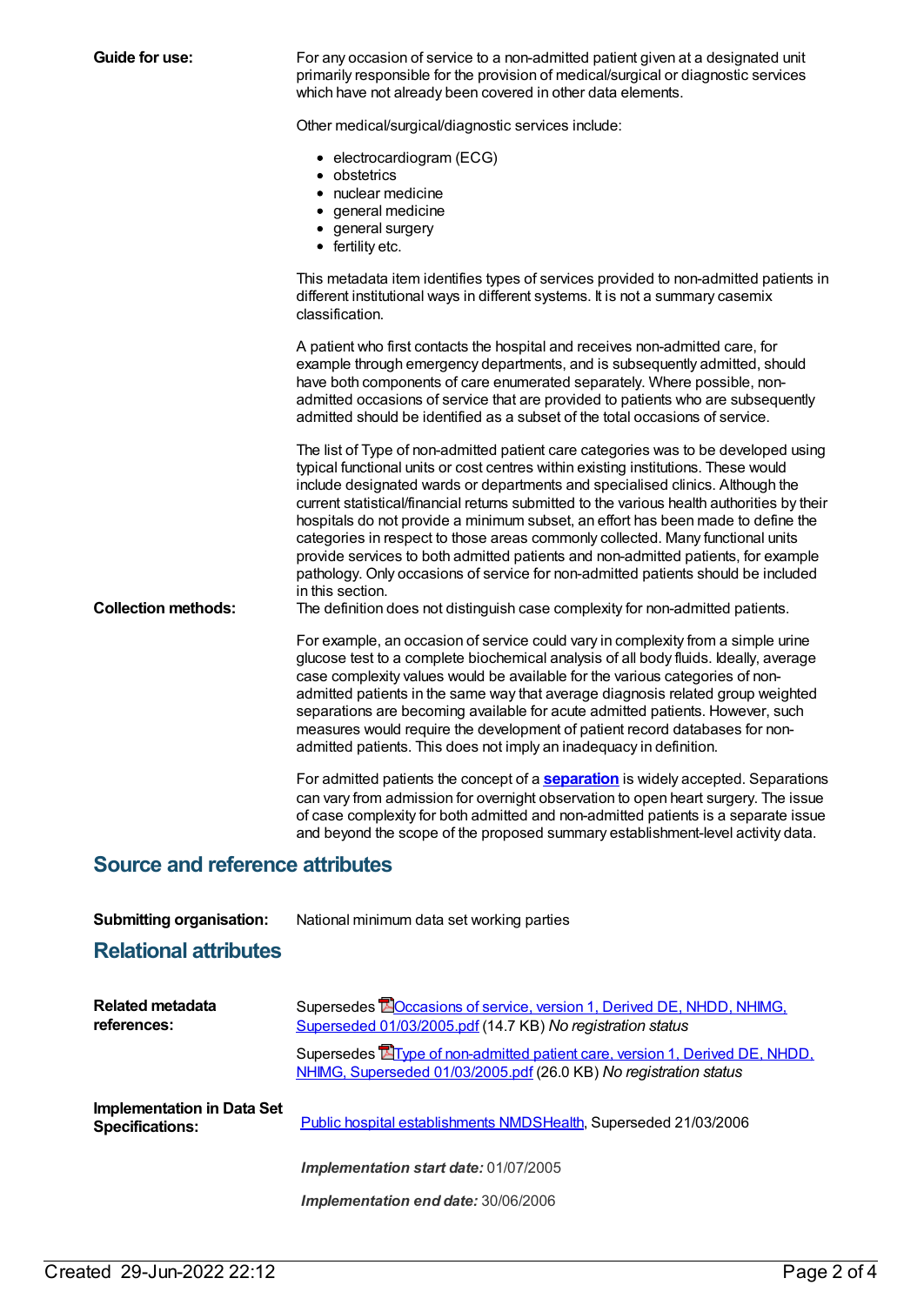Public hospital [establishments](https://meteor.aihw.gov.au/content/334285) NMDS[Health](https://meteor.aihw.gov.au/RegistrationAuthority/12), Superseded 23/10/2006

*Implementation start date:* 01/07/2006

*Implementation end date:* 30/06/2007

Public hospital [establishments](https://meteor.aihw.gov.au/content/345139) NMDS 2007-08[Health](https://meteor.aihw.gov.au/RegistrationAuthority/12), Superseded 05/02/2008

*Implementation start date:* 01/07/2007 *Implementation end date:* 30/06/2008

Public hospital [establishments](https://meteor.aihw.gov.au/content/362302) NMDS 2008-09[Health](https://meteor.aihw.gov.au/RegistrationAuthority/12), Superseded 03/12/2008

*Implementation start date:* 01/07/2008

*Implementation end date:* 30/06/2009

Public hospital [establishments](https://meteor.aihw.gov.au/content/374924) NMDS 2009-10[Health](https://meteor.aihw.gov.au/RegistrationAuthority/12), Superseded 05/01/2010

*Implementation start date:* 01/07/2009

Public hospital [establishments](https://meteor.aihw.gov.au/content/386794) NMDS 2010-11[Health](https://meteor.aihw.gov.au/RegistrationAuthority/12), Superseded 18/01/2011

*Implementation start date:* 01/07/2010 *Implementation end date:* 30/06/2011

Public hospital [establishments](https://meteor.aihw.gov.au/content/426900) NMDS [2011-12Commonwealth](https://meteor.aihw.gov.au/RegistrationAuthority/10) Department of Health, Recorded 16/07/2015 [Health](https://meteor.aihw.gov.au/RegistrationAuthority/12), Superseded 07/12/2011

*Implementation start date:* 01/07/2011 *Implementation end date:* 30/06/2012

Public hospital [establishments](https://meteor.aihw.gov.au/content/470656) NMDS 2012-13[Health](https://meteor.aihw.gov.au/RegistrationAuthority/12), Superseded 07/02/2013

*Implementation start date:* 01/07/2012

*Implementation end date:* 30/06/2013

Public hospital [establishments](https://meteor.aihw.gov.au/content/504279) NMDS 2013-14[Health](https://meteor.aihw.gov.au/RegistrationAuthority/12), Superseded 11/04/2014